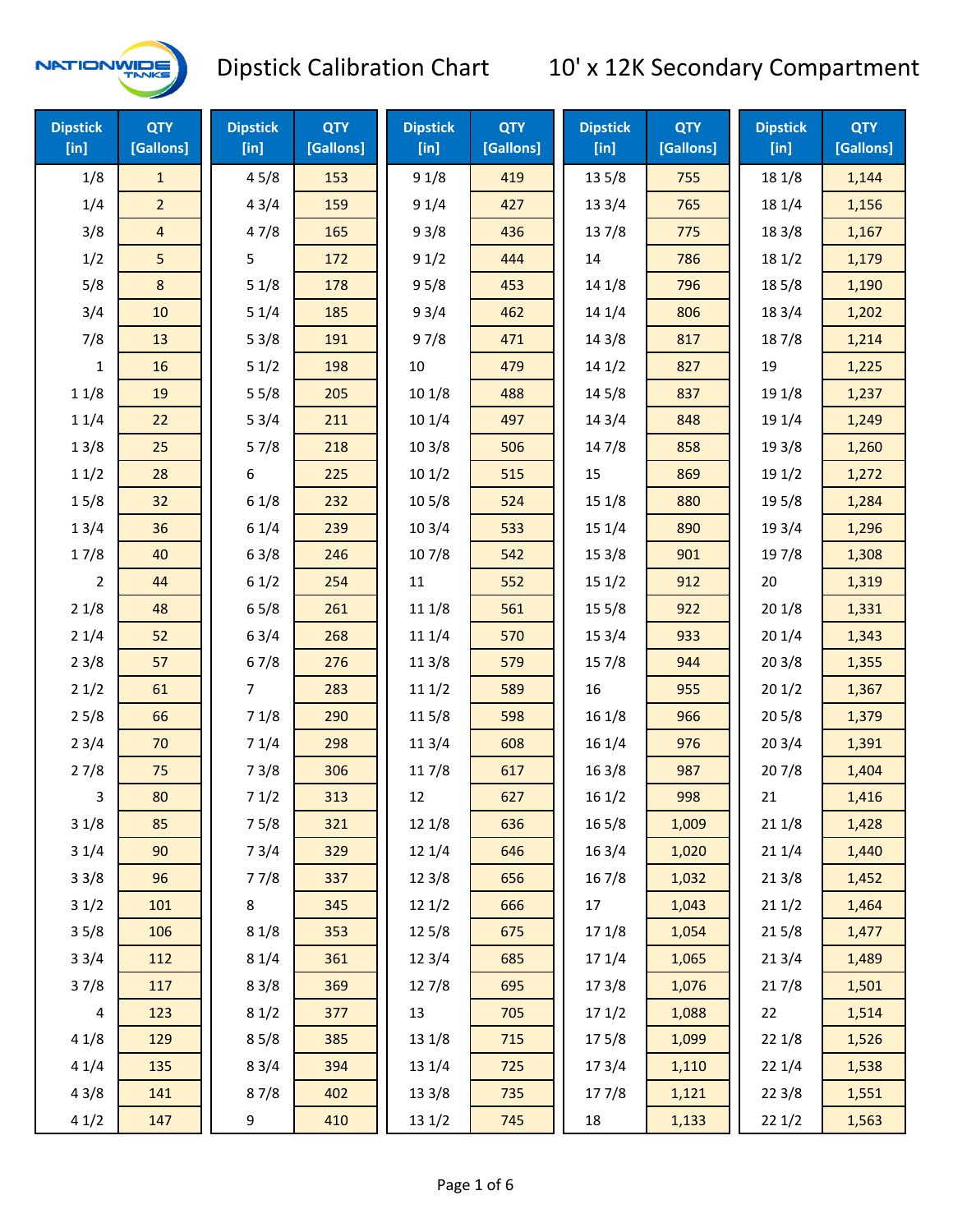

| <b>Dipstick</b><br>$[$ in] | <b>QTY</b><br>[Gallons] | <b>Dipstick</b><br>$[$ in] | <b>QTY</b><br>[Gallons] | <b>Dipstick</b><br>$[$ in] | <b>QTY</b><br>[Gallons] | <b>Dipstick</b><br>$[$ in] | <b>QTY</b><br>[Gallons] | <b>Dipstick</b><br>$[$ in] | <b>QTY</b><br>[Gallons] |
|----------------------------|-------------------------|----------------------------|-------------------------|----------------------------|-------------------------|----------------------------|-------------------------|----------------------------|-------------------------|
| 225/8                      | 1,576                   | 271/8                      | 2,042                   | 315/8                      | 2,536                   | 36 1/8                     | 3,054                   | 40 5/8                     | 3,590                   |
| 223/4                      | 1,588                   | 271/4                      | 2,055                   | 313/4                      | 2,550                   | 36 1/4                     | 3,068                   | 403/4                      | 3,605                   |
| 227/8                      | 1,601                   | 273/8                      | 2,069                   | 317/8                      | 2,564                   | 36 3/8                     | 3,083                   | 407/8                      | 3,620                   |
| 23                         | 1,613                   | 271/2                      | 2,082                   | 32                         | 2,578                   | 36 1/2                     | 3,098                   | 41                         | 3,635                   |
| 231/8                      | 1,626                   | 275/8                      | 2,095                   | 32 1/8                     | 2,593                   | 36 5/8                     | 3,112                   | 41 1/8                     | 3,650                   |
| 231/4                      | 1,639                   | 273/4                      | 2,109                   | 32 1/4                     | 2,607                   | 36 3/4                     | 3,127                   | 41 1/4                     | 3,666                   |
| 233/8                      | 1,651                   | 277/8                      | 2,122                   | 323/8                      | 2,621                   | 367/8                      | 3,142                   | 413/8                      | 3,681                   |
| 231/2                      | 1,664                   | 28                         | 2,136                   | 321/2                      | 2,635                   | 37                         | 3,157                   | 411/2                      | 3,696                   |
| 235/8                      | 1,677                   | 28 1/8                     | 2,149                   | 325/8                      | 2,649                   | 37 1/8                     | 3,171                   | 41 5/8                     | 3,711                   |
| 233/4                      | 1,689                   | 28 1/4                     | 2,163                   | 32 3/4                     | 2,663                   | 37 1/4                     | 3,186                   | 41 3/4                     | 3,726                   |
| 237/8                      | 1,702                   | 28 3/8                     | 2,176                   | 327/8                      | 2,678                   | 37 3/8                     | 3,201                   | 417/8                      | 3,742                   |
| 24                         | 1,715                   | 281/2                      | 2,190                   | 33                         | 2,692                   | 371/2                      | 3,216                   | 42                         | 3,757                   |
| 241/8                      | 1,728                   | 285/8                      | 2,204                   | 33 1/8                     | 2,706                   | 37 5/8                     | 3,230                   | 42 1/8                     | 3,772                   |
| 241/4                      | 1,740                   | 283/4                      | 2,217                   | 33 1/4                     | 2,721                   | 37 3/4                     | 3,245                   | 42 1/4                     | 3,787                   |
| 243/8                      | 1,753                   | 287/8                      | 2,231                   | 33 3/8                     | 2,735                   | 377/8                      | 3,260                   | 42 3/8                     | 3,803                   |
| 241/2                      | 1,766                   | 29                         | 2,245                   | 331/2                      | 2,749                   | 38                         | 3,275                   | 421/2                      | 3,818                   |
| 245/8                      | 1,779                   | 29 1/8                     | 2,258                   | 33 5/8                     | 2,763                   | 38 1/8                     | 3,290                   | 42 5/8                     | 3,833                   |
| 243/4                      | 1,792                   | 29 1/4                     | 2,272                   | 33 3/4                     | 2,778                   | 38 1/4                     | 3,305                   | 42 3/4                     | 3,848                   |
| 24 7/8                     | 1,805                   | 293/8                      | 2,286                   | 337/8                      | 2,792                   | 38 3/8                     | 3,320                   | 42 7/8                     | 3,864                   |
| 25                         | 1,818                   | 291/2                      | 2,299                   | 34                         | 2,807                   | 38 1/2                     | 3,335                   | 43                         | 3,879                   |
| 251/8                      | 1,831                   | 29 5/8                     | 2,313                   | 34 1/8                     | 2,821                   | 38 5/8                     | 3,349                   | 43 1/8                     | 3,894                   |
| 251/4                      | 1,844                   | 29 3/4                     | 2,327                   | 34 1/4                     | 2,835                   | 38 3/4                     | 3,364                   | 43 1/4                     | 3,910                   |
| 253/8                      | 1,857                   | 297/8                      | 2,341                   | 34 3/8                     | 2,850                   | 387/8                      | 3,379                   | 43 3/8                     | 3,925                   |
| 251/2                      | 1,870                   | 30                         | 2,355                   | 34 1/2                     | 2,864                   | 39                         | 3,394                   | 43 1/2                     | 3,940                   |
| 255/8                      | 1,883                   | 30 1/8                     | 2,368                   | 34 5/8                     | 2,879                   | 39 1/8                     | 3,409                   | 43 5/8                     | 3,956                   |
| 253/4                      | 1,896                   | 30 1/4                     | 2,382                   | 34 3/4                     | 2,893                   | 39 1/4                     | 3,424                   | 43 3/4                     | 3,971                   |
| 257/8                      | 1,909                   | 30 3/8                     | 2,396                   | 347/8                      | 2,908                   | 39 3/8                     | 3,439                   | 437/8                      | 3,986                   |
| 26                         | 1,922                   | 30 1/2                     | 2,410                   | 35                         | 2,922                   | 39 1/2                     | 3,454                   | 44                         | 4,002                   |
| 26 1/8                     | 1,936                   | 30 5/8                     | 2,424                   | 35 1/8                     | 2,937                   | 39 5/8                     | 3,469                   | 44 1/8                     | 4,017                   |
| 26 1/4                     | 1,949                   | 30 3/4                     | 2,438                   | 35 1/4                     | 2,951                   | 39 3/4                     | 3,484                   | 44 1/4                     | 4,033                   |
| 263/8                      | 1,962                   | 307/8                      | 2,452                   | 35 3/8                     | 2,966                   | 397/8                      | 3,499                   | 44 3/8                     | 4,048                   |
| 261/2                      | 1,975                   | 31                         | 2,466                   | 35 1/2                     | 2,980                   | 40                         | 3,514                   | 44 1/2                     | 4,064                   |
| 265/8                      | 1,988                   | 31 1/8                     | 2,480                   | 35 5/8                     | 2,995                   | 40 1/8                     | 3,529                   | 44 5/8                     | 4,079                   |
| 263/4                      | 2,002                   | 31 1/4                     | 2,494                   | 35 3/4                     | 3,010                   | 40 1/4                     | 3,545                   | 44 3/4                     | 4,094                   |
| 267/8                      | 2,015                   | 31 3/8                     | 2,508                   | 357/8                      | 3,024                   | 40 3/8                     | 3,560                   | 447/8                      | 4,110                   |
| 27                         | 2,028                   | 311/2                      | 2,522                   | 36                         | 3,039                   | 40 1/2                     | 3,575                   | 45                         | 4,125                   |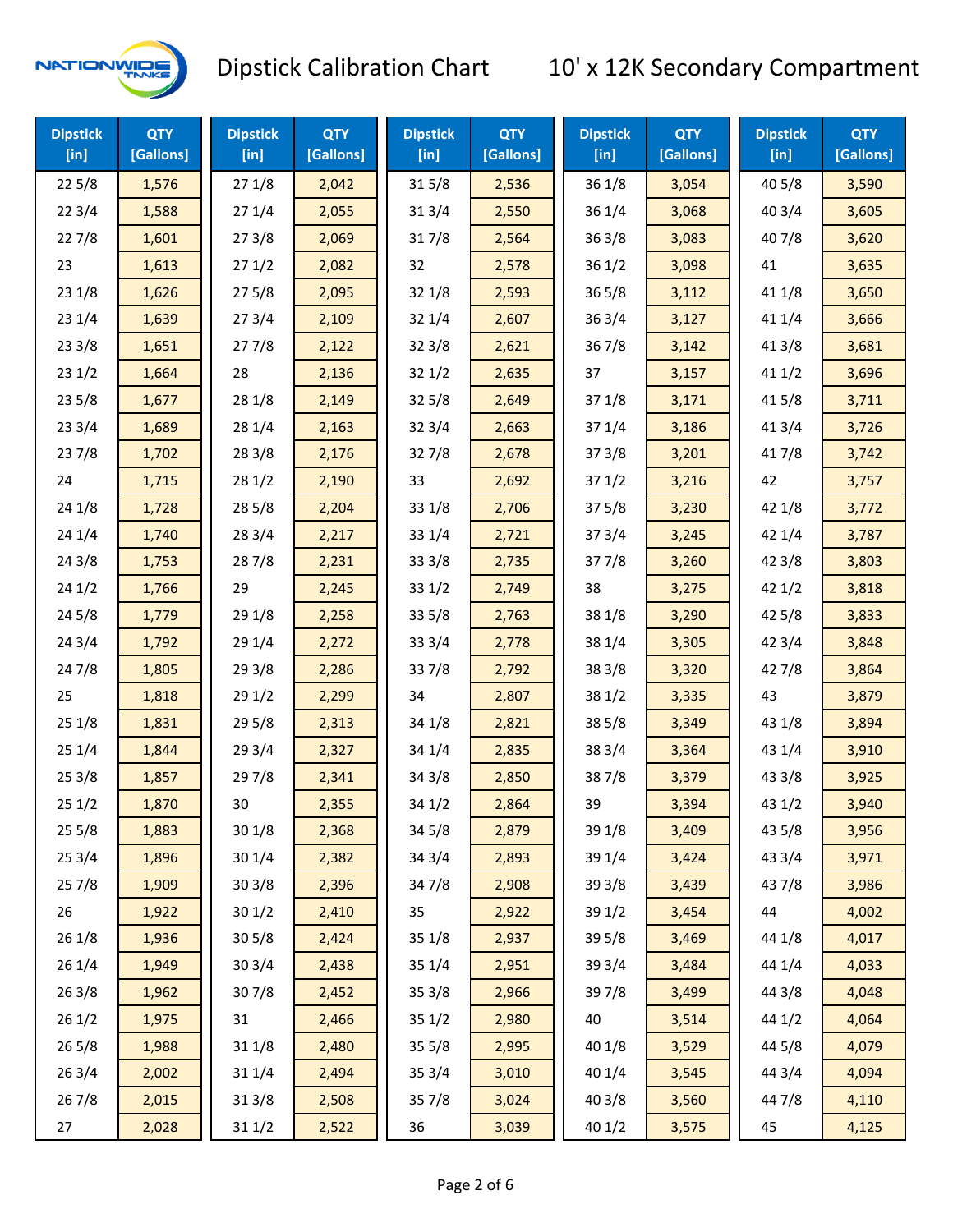

| <b>Dipstick</b><br>$[$ in] | <b>QTY</b><br>[Gallons] | <b>Dipstick</b><br>$[$ in] | <b>QTY</b><br>[Gallons] | <b>Dipstick</b><br>$[$ in] | <b>QTY</b><br>[Gallons] | <b>Dipstick</b><br>$[$ in] | <b>QTY</b><br>[Gallons] | <b>Dipstick</b><br>$[$ in] | <b>QTY</b><br>[Gallons] |
|----------------------------|-------------------------|----------------------------|-------------------------|----------------------------|-------------------------|----------------------------|-------------------------|----------------------------|-------------------------|
| 45 1/8                     | 4,141                   | 49 5/8                     | 4,703                   | 54 1/8                     | 5,272                   | 58 5/8                     | 5,846                   | 63 1/8                     | 6,421                   |
| 45 1/4                     | 4,156                   | 49 3/4                     | 4,719                   | 54 1/4                     | 5,288                   | 58 3/4                     | 5,862                   | 63 1/4                     | 6,437                   |
| 45 3/8                     | 4,172                   | 49 7/8                     | 4,734                   | 54 3/8                     | 5,304                   | 587/8                      | 5,878                   | 63 3/8                     | 6,453                   |
| 45 1/2                     | 4,187                   | 50                         | 4,750                   | 54 1/2                     | 5,320                   | 59                         | 5,894                   | 63 1/2                     | 6,469                   |
| 45 5/8                     | 4,203                   | 50 1/8                     | 4,766                   | 54 5/8                     | 5,336                   | 59 1/8                     | 5,910                   | 63 5/8                     | 6,485                   |
| 45 3/4                     | 4,218                   | 50 1/4                     | 4,782                   | 54 3/4                     | 5,352                   | 59 1/4                     | 5,926                   | 63 3/4                     | 6,501                   |
| 45 7/8                     | 4,234                   | 503/8                      | 4,797                   | 54 7/8                     | 5,368                   | 59 3/8                     | 5,942                   | 63 7/8                     | 6,517                   |
| 46                         | 4,249                   | 501/2                      | 4,813                   | 55                         | 5,384                   | 59 1/2                     | 5,958                   | 64                         | 6,533                   |
| 46 1/8                     | 4,265                   | 505/8                      | 4,829                   | 55 1/8                     | 5,400                   | 59 5/8                     | 5,974                   | 64 1/8                     | 6,549                   |
| 46 1/4                     | 4,280                   | 50 3/4                     | 4,845                   | 55 1/4                     | 5,416                   | 59 3/4                     | 5,990                   | 64 1/4                     | 6,565                   |
| 46 3/8                     | 4,296                   | 507/8                      | 4,860                   | 55 3/8                     | 5,432                   | 59 7/8                     | 6,006                   | 64 3/8                     | 6,581                   |
| 46 1/2                     | 4,312                   | 51                         | 4,876                   | 551/2                      | 5,448                   | 60                         | 6,022                   | 64 1/2                     | 6,597                   |
| 46 5/8                     | 4,327                   | 51 1/8                     | 4,892                   | 55 5/8                     | 5,463                   | 60 1/8                     | 6,038                   | 64 5/8                     | 6,613                   |
| 46 3/4                     | 4,343                   | 51 1/4                     | 4,908                   | 55 3/4                     | 5,479                   | 60 1/4                     | 6,054                   | 64 3/4                     | 6,628                   |
| 46 7/8                     | 4,358                   | 513/8                      | 4,924                   | 55 7/8                     | 5,495                   | 603/8                      | 6,070                   | 64 7/8                     | 6,644                   |
| 47                         | 4,374                   | 511/2                      | 4,939                   | 56                         | 5,511                   | 601/2                      | 6,086                   | 65                         | 6,660                   |
| 47 1/8                     | 4,389                   | 515/8                      | 4,955                   | 56 1/8                     | 5,527                   | 60 5/8                     | 6,102                   | 65 1/8                     | 6,676                   |
| 47 1/4                     | 4,405                   | 51 3/4                     | 4,971                   | 56 1/4                     | 5,543                   | 603/4                      | 6,118                   | 65 1/4                     | 6,692                   |
| 47 3/8                     | 4,421                   | 517/8                      | 4,987                   | 56 3/8                     | 5,559                   | 607/8                      | 6,134                   | 65 3/8                     | 6,708                   |
| 471/2                      | 4,436                   | 52                         | 5,003                   | 56 1/2                     | 5,575                   | 61                         | 6,150                   | 65 1/2                     | 6,724                   |
| 475/8                      | 4,452                   | 52 1/8                     | 5,019                   | 56 5/8                     | 5,591                   | 61 1/8                     | 6,166                   | 65 5/8                     | 6,740                   |
| 47 3/4                     | 4,468                   | 52 1/4                     | 5,034                   | 56 3/4                     | 5,607                   | 61 1/4                     | 6,182                   | 65 3/4                     | 6,756                   |
| 47 7/8                     | 4,483                   | 52 3/8                     | 5,050                   | 567/8                      | 5,623                   | 61 3/8                     | 6,198                   | 65 7/8                     | 6,772                   |
| 48                         | 4,499                   | 521/2                      | 5,066                   | 57                         | 5,639                   | 611/2                      | 6,214                   | 66                         | 6,788                   |
| 48 1/8                     | 4,514                   | 525/8                      | 5,082                   | 57 1/8                     | 5,655                   | 615/8                      | 6,230                   | 66 1/8                     | 6,803                   |
| 48 1/4                     | 4,530                   | 52 3/4                     | 5,098                   | 57 1/4                     | 5,671                   | 613/4                      | 6,246                   | 66 1/4                     | 6,819                   |
| 48 3/8                     | 4,546                   | 527/8                      | 5,114                   | 57 3/8                     | 5,687                   | 617/8                      | 6,262                   | 66 3/8                     | 6,835                   |
| 48 1/2                     | 4,562                   | 53                         | 5,130                   | 57 1/2                     | 5,703                   | 62                         | 6,278                   | 66 1/2                     | 6,851                   |
| 48 5/8                     | 4,577                   | 53 1/8                     | 5,145                   | 57 5/8                     | 5,719                   | 62 1/8                     | 6,294                   | 66 5/8                     | 6,867                   |
| 48 3/4                     | 4,593                   | 53 1/4                     | 5,161                   | 573/4                      | 5,735                   | 62 1/4                     | 6,310                   | 66 3/4                     | 6,883                   |
| 487/8                      | 4,609                   | 53 3/8                     | 5,177                   | 577/8                      | 5,751                   | 62 3/8                     | 6,325                   | 667/8                      | 6,899                   |
| 49                         | 4,624                   | 53 1/2                     | 5,193                   | 58                         | 5,767                   | 62 1/2                     | 6,341                   | 67                         | 6,915                   |
| 49 1/8                     | 4,640                   | 53 5/8                     | 5,209                   | 58 1/8                     | 5,782                   | 62 5/8                     | 6,357                   | 671/8                      | 6,930                   |
| 49 1/4                     | 4,656                   | 53 3/4                     | 5,225                   | 58 1/4                     | 5,798                   | 62 3/4                     | 6,373                   | 671/4                      | 6,946                   |
| 49 3/8                     | 4,671                   | 537/8                      | 5,241                   | 58 3/8                     | 5,814                   | 627/8                      | 6,389                   | 67 3/8                     | 6,962                   |
| 49 1/2                     | 4,687                   | 54                         | 5,257                   | 58 1/2                     | 5,830                   | 63                         | 6,405                   | 67 1/2                     | 6,978                   |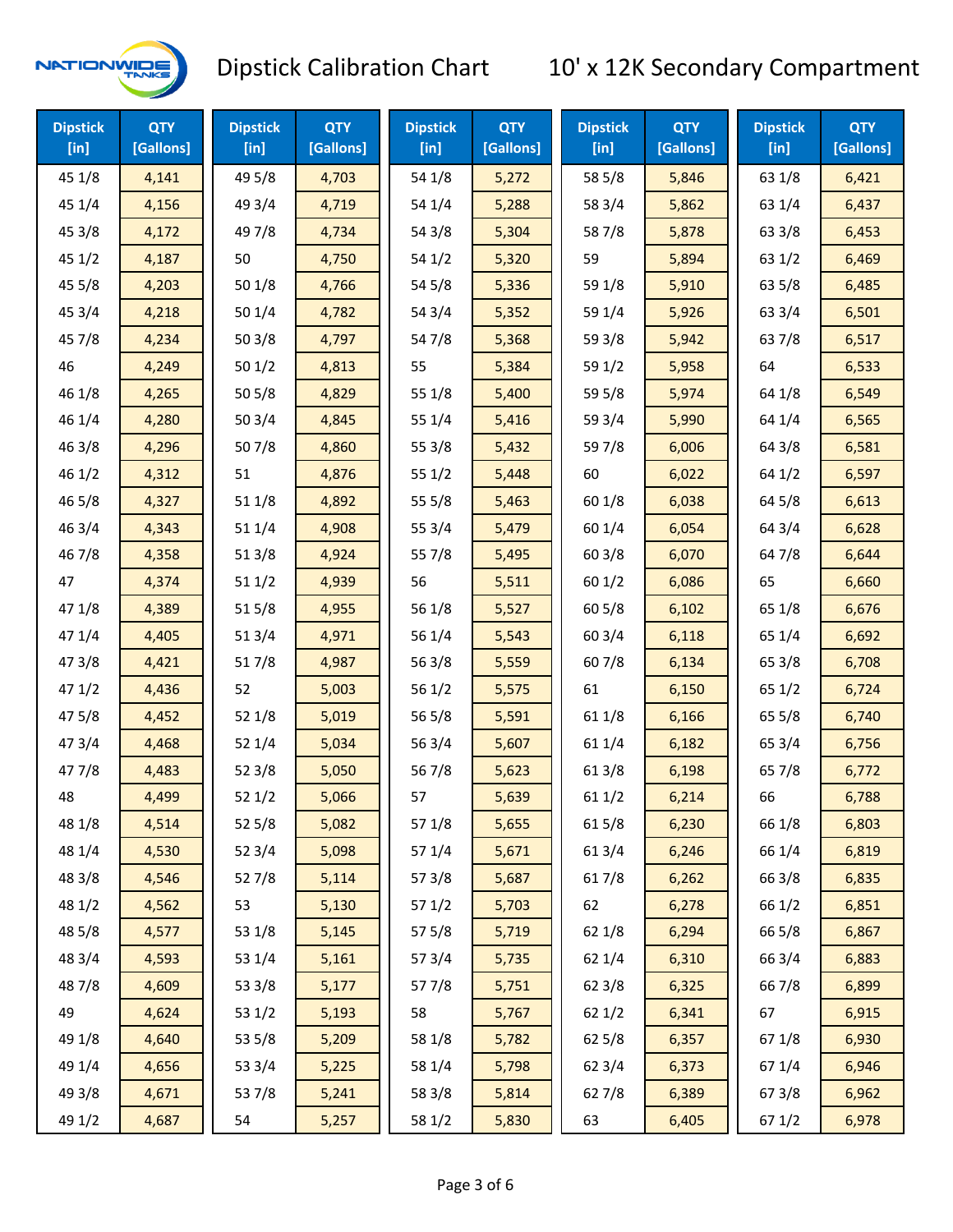

| <b>Dipstick</b><br>[in] | <b>QTY</b><br>[Gallons] | <b>Dipstick</b><br>$[$ in] | <b>QTY</b><br>[Gallons] | <b>Dipstick</b><br>$[$ in] | <b>QTY</b><br>[Gallons] | <b>Dipstick</b><br>$[$ in] | <b>QTY</b><br>[Gallons] | <b>Dipstick</b><br>[in] | <b>QTY</b><br>[Gallons] |
|-------------------------|-------------------------|----------------------------|-------------------------|----------------------------|-------------------------|----------------------------|-------------------------|-------------------------|-------------------------|
| 675/8                   | 6,994                   | 72 1/8                     | 7,561                   | 765/8                      | 8,119                   | 81 1/8                     | 8,665                   | 855/8                   | 9,194                   |
| 67 3/4                  | 7,010                   | 72 1/4                     | 7,577                   | 763/4                      | 8,134                   | 81 1/4                     | 8,680                   | 85 3/4                  | 9,209                   |
| 67 7/8                  | 7,026                   | 72 3/8                     | 7,592                   | 767/8                      | 8,150                   | 81 3/8                     | 8,695                   | 857/8                   | 9,223                   |
| 68                      | 7,041                   | 72 1/2                     | 7,608                   | 77                         | 8,165                   | 811/2                      | 8,710                   | 86                      | 9,238                   |
| 68 1/8                  | 7,057                   | 725/8                      | 7,623                   | 77 1/8                     | 8,180                   | 815/8                      | 8,725                   | 86 1/8                  | 9,252                   |
| 68 1/4                  | 7,073                   | 72 3/4                     | 7,639                   | 77 1/4                     | 8,196                   | 813/4                      | 8,739                   | 86 1/4                  | 9,266                   |
| 68 3/8                  | 7,089                   | 727/8                      | 7,655                   | 77 3/8                     | 8,211                   | 817/8                      | 8,754                   | 86 3/8                  | 9,281                   |
| 68 1/2                  | 7,105                   | 73                         | 7,670                   | 771/2                      | 8,226                   | 82                         | 8,769                   | 86 1/2                  | 9,295                   |
| 68 5/8                  | 7,120                   | 73 1/8                     | 7,686                   | 775/8                      | 8,242                   | 82 1/8                     | 8,784                   | 86 5/8                  | 9,309                   |
| 68 3/4                  | 7,136                   | 73 1/4                     | 7,701                   | 773/4                      | 8,257                   | 82 1/4                     | 8,799                   | 86 3/4                  | 9,324                   |
| 687/8                   | 7,152                   | 73 3/8                     | 7,717                   | 777/8                      | 8,272                   | 82 3/8                     | 8,814                   | 867/8                   | 9,338                   |
| 69                      | 7,168                   | 73 1/2                     | 7,733                   | 78                         | 8,287                   | 821/2                      | 8,829                   | 87                      | 9,352                   |
| 69 1/8                  | 7,184                   | 73 5/8                     | 7,748                   | 78 1/8                     | 8,303                   | 82 5/8                     | 8,843                   | 871/8                   | 9,366                   |
| 69 1/4                  | 7,199                   | 73 3/4                     | 7,764                   | 78 1/4                     | 8,318                   | 82 3/4                     | 8,858                   | 871/4                   | 9,381                   |
| 69 3/8                  | 7,215                   | 737/8                      | 7,779                   | 78 3/8                     | 8,333                   | 827/8                      | 8,873                   | 873/8                   | 9,395                   |
| 69 1/2                  | 7,231                   | 74                         | 7,795                   | 78 1/2                     | 8,348                   | 83                         | 8,888                   | 871/2                   | 9,409                   |
| 69 5/8                  | 7,247                   | 74 1/8                     | 7,810                   | 78 5/8                     | 8,363                   | 83 1/8                     | 8,902                   | 875/8                   | 9,423                   |
| 69 3/4                  | 7,263                   | 74 1/4                     | 7,826                   | 78 3/4                     | 8,379                   | 83 1/4                     | 8,917                   | 87 3/4                  | 9,437                   |
| 69 7/8                  | 7,278                   | 74 3/8                     | 7,841                   | 787/8                      | 8,394                   | 83 3/8                     | 8,932                   | 877/8                   | 9,452                   |
| 70                      | 7,294                   | 74 1/2                     | 7,857                   | 79                         | 8,409                   | 83 1/2                     | 8,947                   | 88                      | 9,466                   |
| 70 1/8                  | 7,310                   | 74 5/8                     | 7,872                   | 79 1/8                     | 8,424                   | 83 5/8                     | 8,961                   | 88 1/8                  | 9,480                   |
| 70 1/4                  | 7,326                   | 74 3/4                     | 7,888                   | 79 1/4                     | 8,439                   | 83 3/4                     | 8,976                   | 88 1/4                  | 9,494                   |
| 70 3/8                  | 7,341                   | 74 7/8                     | 7,903                   | 79 3/8                     | 8,454                   | 837/8                      | 8,991                   | 88 3/8                  | 9,508                   |
| 701/2                   | 7,357                   | 75                         | 7,919                   | 79 1/2                     | 8,469                   | 84                         | 9,005                   | 88 1/2                  | 9,522                   |
| 70 5/8                  | 7,373                   | 75 1/8                     | 7,934                   | 79 5/8                     | 8,485                   | 84 1/8                     | 9,020                   | 88 5/8                  | 9,536                   |
| 70 3/4                  | 7,388                   | 75 1/4                     | 7,950                   | 79 3/4                     | 8,500                   | 84 1/4                     | 9,034                   | 88 3/4                  | 9,550                   |
| 70 7/8                  | 7,404                   | 75 3/8                     | 7,965                   | 797/8                      | 8,515                   | 84 3/8                     | 9,049                   | 887/8                   | 9,564                   |
| 71                      | 7,420                   | 75 1/2                     | 7,981                   | 80                         | 8,530                   | 84 1/2                     | 9,064                   | 89                      | 9,578                   |
| 71 1/8                  | 7,436                   | 75 5/8                     | 7,996                   | 80 1/8                     | 8,545                   | 845/8                      | 9,078                   | 89 1/8                  | 9,592                   |
| 71 1/4                  | 7,451                   | 75 3/4                     | 8,011                   | 80 1/4                     | 8,560                   | 84 3/4                     | 9,093                   | 89 1/4                  | 9,606                   |
| 713/8                   | 7,467                   | 75 7/8                     | 8,027                   | 803/8                      | 8,575                   | 847/8                      | 9,107                   | 89 3/8                  | 9,620                   |
| 71 1/2                  | 7,483                   | 76                         | 8,042                   | 80 1/2                     | 8,590                   | 85                         | 9,122                   | 89 1/2                  | 9,634                   |
| 715/8                   | 7,498                   | 76 1/8                     | 8,058                   | 80 5/8                     | 8,605                   | 85 1/8                     | 9,136                   | 89 5/8                  | 9,648                   |
| 713/4                   | 7,514                   | 76 1/4                     | 8,073                   | 80 3/4                     | 8,620                   | 85 1/4                     | 9,151                   | 89 3/4                  | 9,662                   |
| 717/8                   | 7,530                   | 763/8                      | 8,088                   | 807/8                      | 8,635                   | 85 3/8                     | 9,165                   | 897/8                   | 9,676                   |
| 72                      | 7,545                   | 76 1/2                     | 8,104                   | 81                         | 8,650                   | 85 1/2                     | 9,180                   | 90                      | 9,689                   |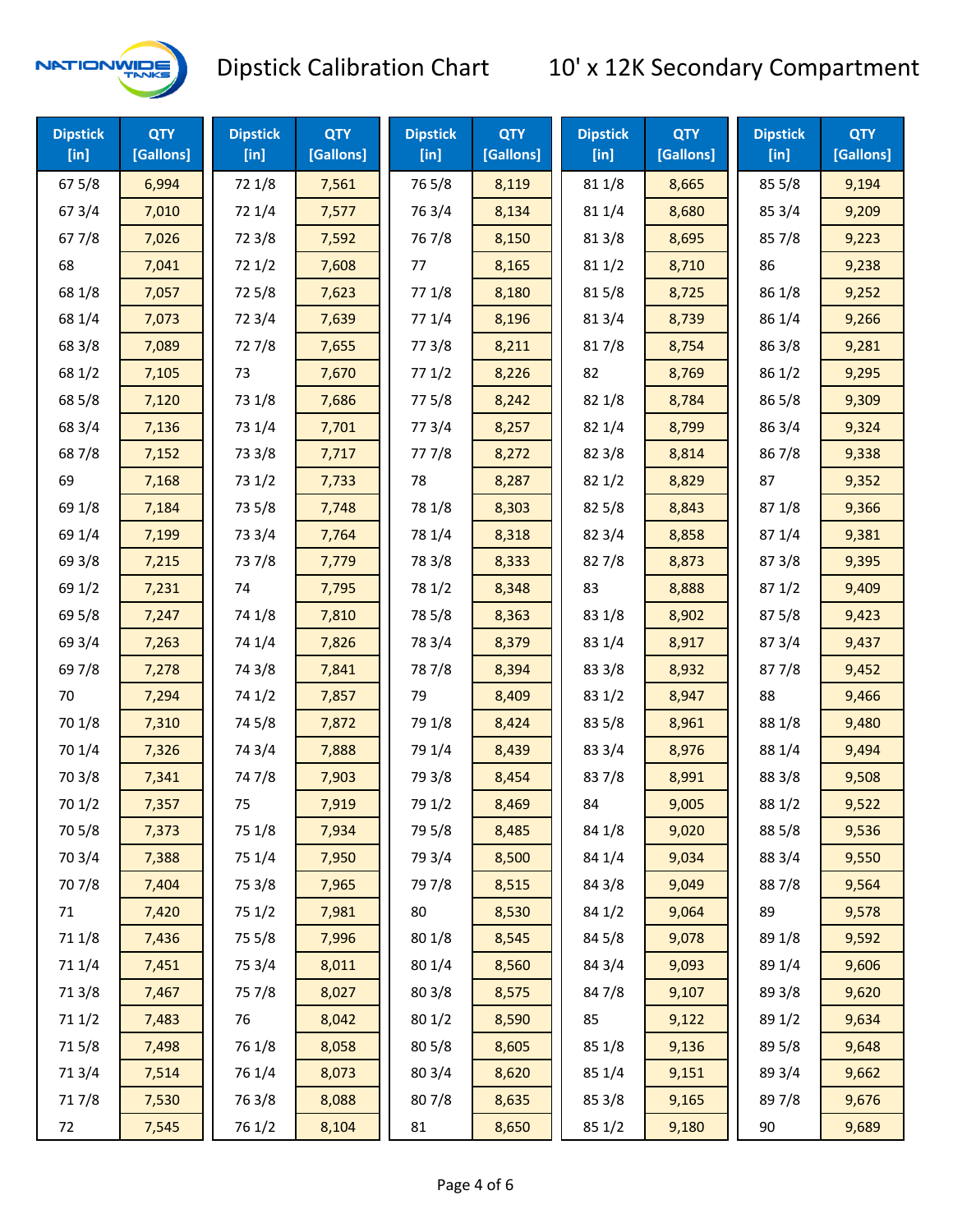

| <b>Dipstick</b><br>$[$ in] | <b>QTY</b><br>[Gallons] | <b>Dipstick</b><br>$[$ in] | <b>QTY</b><br>[Gallons] | <b>Dipstick</b><br>$[$ in] | <b>QTY</b><br>[Gallons] | <b>Dipstick</b><br>$[$ in] | <b>QTY</b><br>[Gallons] | <b>Dipstick</b><br>$[$ in] | <b>QTY</b><br>[Gallons] |
|----------------------------|-------------------------|----------------------------|-------------------------|----------------------------|-------------------------|----------------------------|-------------------------|----------------------------|-------------------------|
| 901/8                      | 9,703                   | 94 5/8                     | 10,187                  | 99 1/8                     | 10,641                  | 103 5/8                    | 11,057                  | 108 1/8                    | 11,427                  |
| 90 1/4                     | 9,717                   | 94 3/4                     | 10,200                  | 99 1/4                     | 10,653                  | 103 3/4                    | 11,068                  | 108 1/4                    | 11,436                  |
| 903/8                      | 9,731                   | 947/8                      | 10,213                  | 99 3/8                     | 10,665                  | 1037/8                     | 11,079                  | 108 3/8                    | 11,446                  |
| 901/2                      | 9,745                   | 95                         | 10,226                  | 99 1/2                     | 10,677                  | 104                        | 11,089                  | 108 1/2                    | 11,455                  |
| 905/8                      | 9,758                   | 95 1/8                     | 10,239                  | 99 5/8                     | 10,689                  | 104 1/8                    | 11,100                  | 108 5/8                    | 11,465                  |
| 903/4                      | 9,772                   | 95 1/4                     | 10,252                  | 99 3/4                     | 10,701                  | 104 1/4                    | 11,111                  | 108 3/4                    | 11,474                  |
| 907/8                      | 9,786                   | 95 3/8                     | 10,265                  | 997/8                      | 10,713                  | 104 3/8                    | 11,122                  | 108 7/8                    | 11,483                  |
| 91                         | 9,800                   | 951/2                      | 10,278                  | 100                        | 10,725                  | 1041/2                     | 11,133                  | 109                        | 11,493                  |
| 91 1/8                     | 9,813                   | 95 5/8                     | 10,291                  | 100 1/8                    | 10,737                  | 104 5/8                    | 11,143                  | 109 1/8                    | 11,502                  |
| 91 1/4                     | 9,827                   | 95 3/4                     | 10,304                  | 100 1/4                    | 10,748                  | 104 3/4                    | 11,154                  | 109 1/4                    | 11,511                  |
| 913/8                      | 9,840                   | 95 7/8                     | 10,317                  | 100 3/8                    | 10,760                  | 104 7/8                    | 11,165                  | 109 3/8                    | 11,520                  |
| 91 1/2                     | 9,854                   | 96                         | 10,329                  | 1001/2                     | 10,772                  | 105                        | 11,175                  | 109 1/2                    | 11,529                  |
| 915/8                      | 9,868                   | 96 1/8                     | 10,342                  | 100 5/8                    | 10,784                  | 105 1/8                    | 11,186                  | 109 5/8                    | 11,538                  |
| 913/4                      | 9,881                   | 96 1/4                     | 10,355                  | 100 3/4                    | 10,796                  | 105 1/4                    | 11,196                  | 109 3/4                    | 11,547                  |
| 917/8                      | 9,895                   | 963/8                      | 10,368                  | 100 7/8                    | 10,807                  | 105 3/8                    | 11,207                  | 109 7/8                    | 11,556                  |
| 92                         | 9,908                   | 96 1/2                     | 10,380                  | 101                        | 10,819                  | 1051/2                     | 11,217                  | 110                        | 11,565                  |
| 92 1/8                     | 9,922                   | 96 5/8                     | 10,393                  | 101 1/8                    | 10,831                  | 105 5/8                    | 11,228                  | 110 1/8                    | 11,574                  |
| 92 1/4                     | 9,935                   | 96 3/4                     | 10,406                  | 101 1/4                    | 10,842                  | 105 3/4                    | 11,238                  | 110 1/4                    | 11,582                  |
| 92 3/8                     | 9,949                   | 967/8                      | 10,418                  | 1013/8                     | 10,854                  | 105 7/8                    | 11,248                  | 110 3/8                    | 11,591                  |
| 921/2                      | 9,962                   | 97                         | 10,431                  | 1011/2                     | 10,865                  | 106                        | 11,258                  | 110 1/2                    | 11,600                  |
| 925/8                      | 9,976                   | 97 1/8                     | 10,443                  | 101 5/8                    | 10,877                  | 106 1/8                    | 11,269                  | 110 5/8                    | 11,608                  |
| 92 3/4                     | 9,989                   | 97 1/4                     | 10,456                  | 101 3/4                    | 10,888                  | 106 1/4                    | 11,279                  | 110 3/4                    | 11,617                  |
| 927/8                      | 10,002                  | 973/8                      | 10,468                  | 101 7/8                    | 10,900                  | 106 3/8                    | 11,289                  | 110 7/8                    | 11,625                  |
| 93                         | 10,016                  | 971/2                      | 10,481                  | 102                        | 10,911                  | 106 1/2                    | 11,299                  | 111                        | 11,634                  |
| 93 1/8                     | 10,029                  | 97 5/8                     | 10,493                  | 102 1/8                    | 10,923                  | 106 5/8                    | 11,309                  | 111 1/8                    | 11,642                  |
| 93 1/4                     | 10,042                  | 973/4                      | 10,506                  | 102 1/4                    | 10,934                  | 106 3/4                    | 11,319                  | 111 1/4                    | 11,650                  |
| 93 3/8                     | 10,056                  | 977/8                      | 10,518                  | 102 3/8                    | 10,945                  | 106 7/8                    | 11,329                  | 111 3/8                    | 11,659                  |
| 93 1/2                     | 10,069                  | 98                         | 10,530                  | 1021/2                     | 10,957                  | 107                        | 11,339                  | 111 1/2                    | 11,667                  |
| 93 5/8                     | 10,082                  | 98 1/8                     | 10,543                  | 102 5/8                    | 10,968                  | 107 1/8                    | 11,349                  | 1115/8                     | 11,675                  |
| 93 3/4                     | 10,095                  | 98 1/4                     | 10,555                  | 102 3/4                    | 10,979                  | 107 1/4                    | 11,359                  | 111 3/4                    | 11,683                  |
| 937/8                      | 10,109                  | 98 3/8                     | 10,567                  | 102 7/8                    | 10,990                  | 107 3/8                    | 11,369                  | 111 7/8                    | 11,691                  |
| 94                         | 10,122                  | 98 1/2                     | 10,580                  | 103                        | 11,001                  | 1071/2                     | 11,379                  | 112                        | 11,699                  |
| 94 1/8                     | 10,135                  | 98 5/8                     | 10,592                  | 103 1/8                    | 11,013                  | 1075/8                     | 11,388                  | 112 1/8                    | 11,707                  |
| 94 1/4                     | 10,148                  | 98 3/4                     | 10,604                  | 103 1/4                    | 11,024                  | 1073/4                     | 11,398                  | 112 1/4                    | 11,715                  |
| 94 3/8                     | 10,161                  | 987/8                      | 10,616                  | 103 3/8                    | 11,035                  | 1077/8                     | 11,408                  | 112 3/8                    | 11,723                  |
| 94 1/2                     | 10,174                  | 99                         | 10,628                  | 103 1/2                    | 11,046                  | 108                        | 11,417                  | 112 1/2                    | 11,731                  |